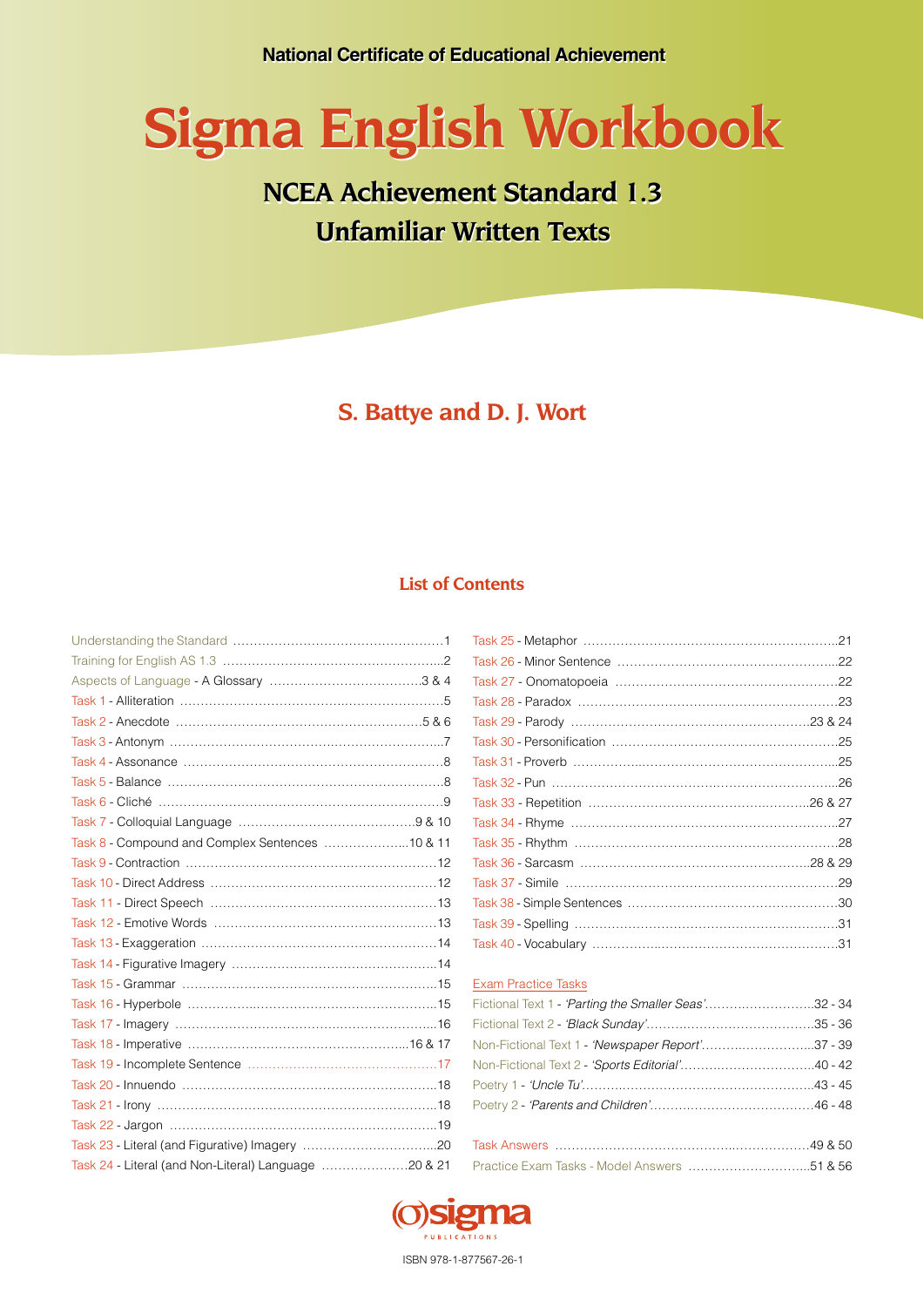### <span id="page-1-0"></span>Understanding the Standard

#### Achievement Standard 1.3 - Unfamiliar Written Texts AS90851

Title : Show understanding of specified aspects of unfamiliar written text(s) through close reading, using supporting evidence Assessment : External Credits : 4 Subfield : English Domain : English Written Language

| Achievement                             | Achievement with Merit                    | Achievement with Excellence               |
|-----------------------------------------|-------------------------------------------|-------------------------------------------|
| Show understanding of significant       | Show convincing understanding of          | Show perceptive understanding of          |
| aspects of unfamiliar written text(s)   | significant aspects of unfamiliar written | significant aspects of unfamiliar written |
| through close reading, using supporting | text(s) through close reading, using      | text(s) through close reading, using      |
| evidence.                               | supporting evidence.                      | supporting evidence.                      |

To pass this Standard in the external examination you will need to read a number of short extracts very carefully (close reading) and respond to these extracts by writing answers to questions. The extracts are usually half a page to a page long. There will probably be three extracts in the exam paper, one prose, one poetry or drama and one non-fiction piece. You are advised to take an hour to finish the entire paper. For each extract there will be questions about the ideas in the text and questions about the structure and language used.

Skills Required for Success in this Achievement Standard

- ❏ Close Reading : involves *identifying and considering significant aspects* of the text. These aspects can include, the *purpose* of the author in writing the text, who is the *audience*, what *ideas* are used (e.g. character, theme, setting), what *language features* are used (e.g. vocabulary, style, symbolism), what *structures* are used (e.g. narrative, part text, whole text) and *text conventions* (e.g. spelling, punctuation, grammar).
- ❏ Showing Understanding : involves *making statements about the significant aspects* listed above that *explain* the meanings and effects the author creates by using these aspects.
- ❏ Showing Convincing Understanding : involves *explaining how the significant aspects* listed above *work together* to create the meaning the author wishes to communicate.
- ❏ Showing Perceptive Understanding : involves *explaining how the significant aspects* listed above work together to communicate the writer's meaning and place these *ideas in the wider context* of how they relate to society and the wider world.
- ❏ Using Supporting Evidence : involves *using specific and relevant details* from the text that *support your understanding* of the text.

#### Determining Your Grade - Levels of Thinking

The grades Achievement, Merit and Excellence represent different levels of thinking. Consider the following questions :

Question 1: *Identify ONE example of an aspect of language the writer uses to show what the shopping mall or the people within it are like.* 

Question 2 : *Explain how and why the writer helps us to understand what the shopping mall and the people within it are like.*

These questions can be answered showing a simple understanding or a deep understanding. For questions like this the full range of grades (Achievement, Merit and Excellence) are available and your awarded grade will depend on the level of understanding you display in your answer. The key words in the achievement criteria are *'Show understanding'* and *'using supporting evidence'*. The key words in the questions are *'Identify ONE example. . .'* and *'Explain how and why . . .'*

#### Achievement Level Thinking

First you need to show that you understand the meaning of the terms, an *aspect of language* and *example*. Then you need to identify a specific example of an aspect of written *language*. (included in each of the THREE contrasting texts provided in the examination resource booklet). Finally you need to show some understanding of each text and the purpose of the language features in those texts.

#### Merit Level Thinking

As well as doing all tasks identified for Achievement Level Thinking (above) you will need to demonstrate that you have taken note of precise instructions such as *'Explain how the writer shows…'* You need to select two or more relevant features and examples and explain these in some depth and detail. Your answer will need to show an understanding of the writer's *intention* and *purpose* and you will need to support the points that you make by using relevant quotations or examples, selected from the piece of unfamiliar text provided.

#### Excellence Level Thinking

As well as doing all tasks identified for Achievement and Merit Levels of Thinking (above) you will need to answer at some length and in depth, showing *insight* and *perception*. To demonstrate these two qualities your answer must show a thorough knowledge of the unfamiliar text based on analysis of the language features. You will need to identify more than one feature, detailing how they are used and including a range of examples. You need to engage with the text at a personal level, understanding that 'how' questions require a comment about the writer's craft. Your writing must be fluent and coherent and show that you understand the connection between the writer's craft and purpose.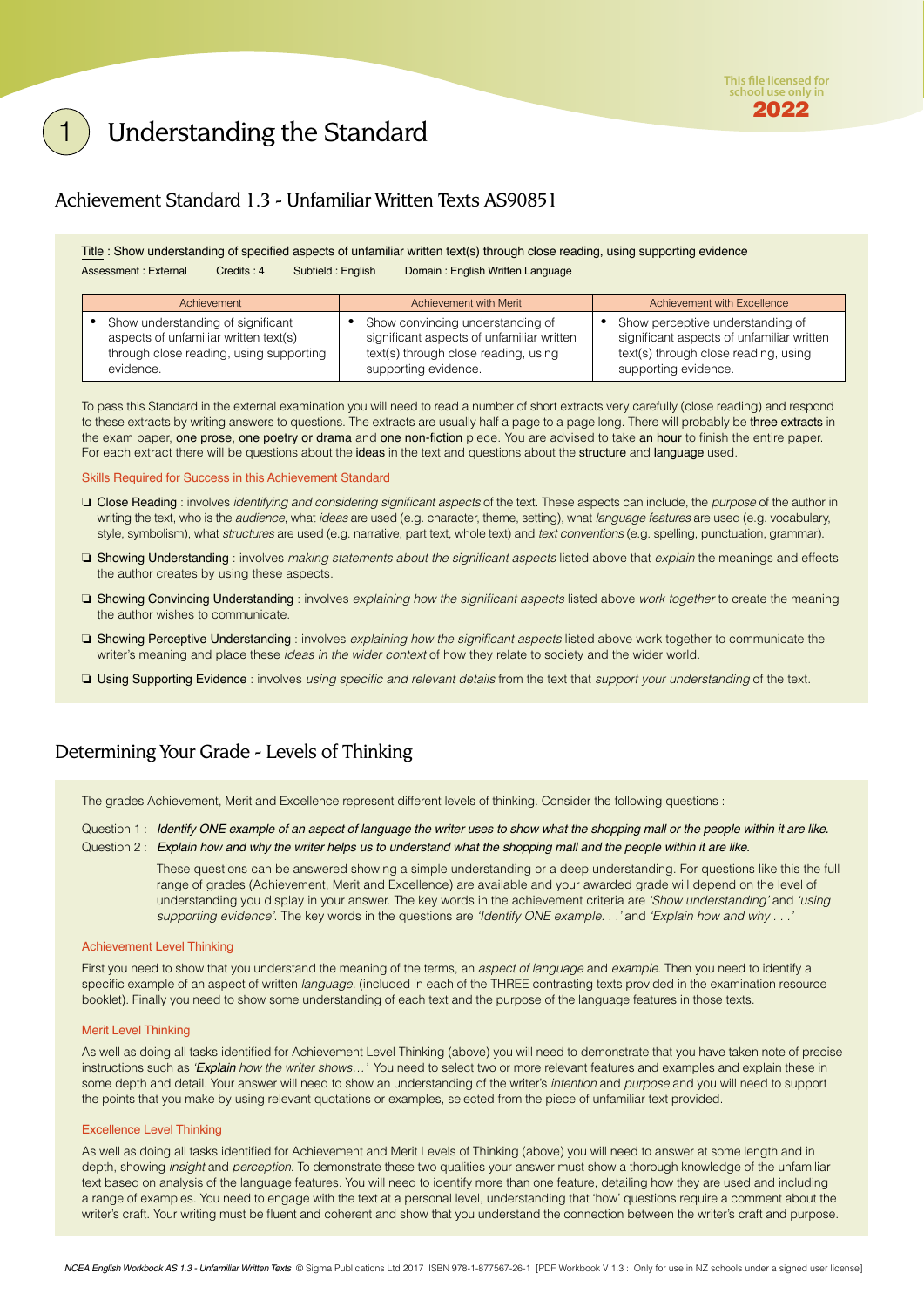

#### <span id="page-2-0"></span>Task 3 Antonym

1 Antonyms are words of opposite meaning. Draw lines to connect a word with its antonym on the right. One is done for you.



2 Knowing antonyms of words can help you form other language features such as the contrast of words and ideas. Reread the definitions and examples of irony and sarcasm (pages 3 and 4). Now choose three pairs of words from the list and write a sentence to show irony or sarcasm. You need to clearly signal to the reader that they should take the opposite meaning from what is written. Example : [*Open / Closed*] *"My door is always open to complaints from people like you," said the manager as he shut the door in the customer's face.*

Here the irony is that the Manager is clearly not interested in meeting with the upset customer. He closes the door while he's saying his door is always open. The likely effect of the use of this irony is that the reader will see the story as being humorous.

a) Chosen words :

Sentence :

b) Chosen words :

Sentence :

c) Chosen words :

Sentence :

3 Choose an example from Exercise 2 above. Explain in a sentence, your intended effect on the reader of using an antonym.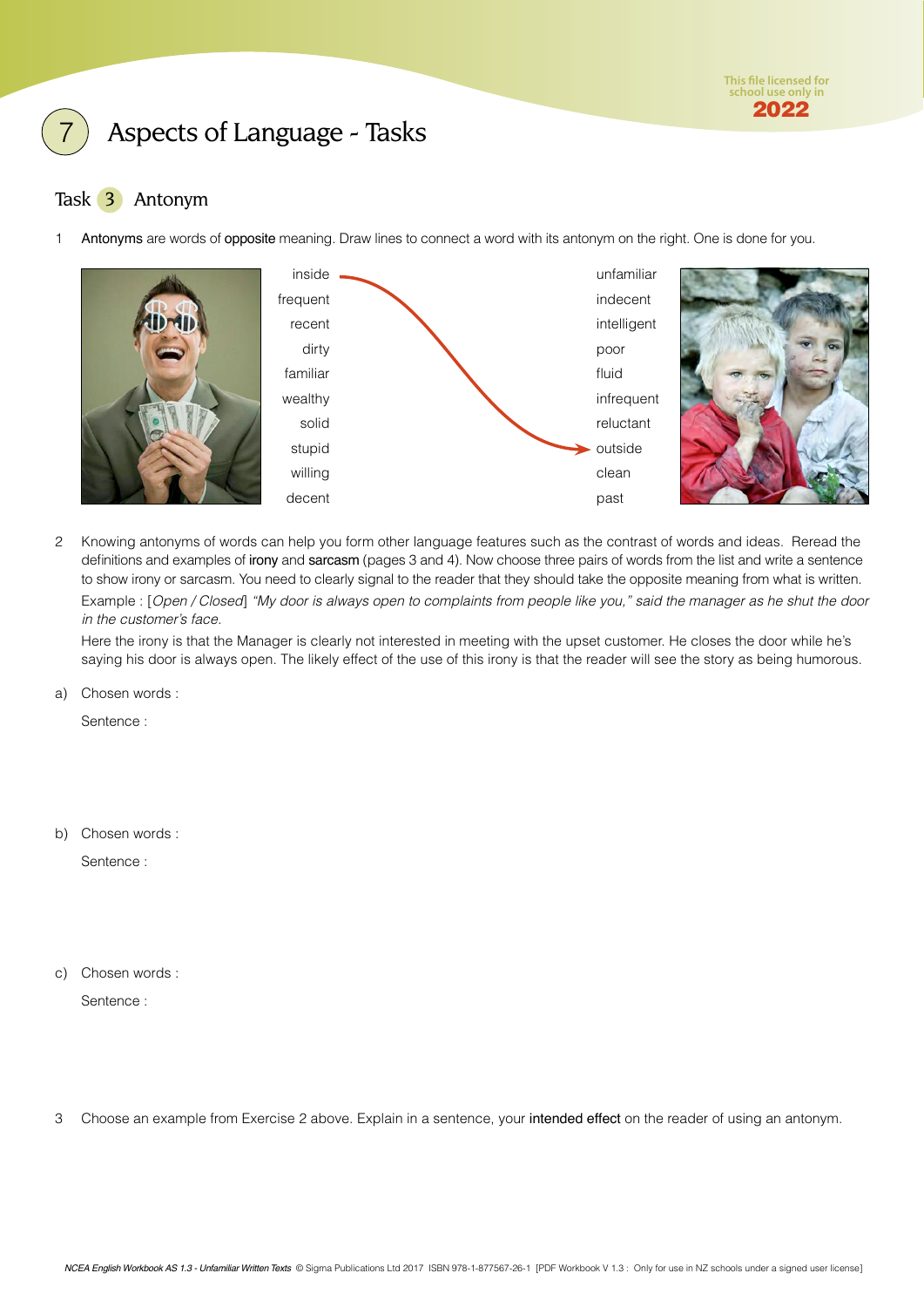

#### Task 8 Compound and Complex Sentences - continued

A compound sentence can also be joined together by a semi-colon [ ; ]. By using a semi-colon the writer is showing that the two parts of the sentence are related to one another. Example : *We enjoyed the tour of the South island; the scenery was spectacular.*

- 2 Decide whether or not these sentences can be joined using a semi-colon. If so, make a new compound sentence by placing a semi-colon in the correct place.
- a) Biking is not just a sport for the young. It is for the whole family.
- b) I'm no good at tongue twisters. I keep tripping over my tongue.
- c) James wore a clean tee-shirt every day. He wanted to impress the girls.
- d) The hut eventually came in sight. The exhausted trampers were glad to see it.
- e) The Hercules aircraft touched down at Scott Base. The cook was making lunch.

3] Complex Sentence This is a sentence consisting of one independent clause that can stand alone as a simple sentence, together with at least one dependent clause. Example : *I ate the cake that you made*. *I ate the cake* (main clause) - this can stand alone as a complete simple sentence *that you made* (subordinate clause) - this cannot stand alone as a complete sentence. Together they make a complex sentence.

3 Decide whether or not the following sentences can become complex by inserting *that* between the clauses.

| a) Alex weeded the garden             | had become overgrown.                           |
|---------------------------------------|-------------------------------------------------|
| b) The policeman directed the traffic | it was heading to the rugby game.               |
| c) The birds flocked to the field     | held acres of ripe wheat.                       |
| d) No one expected the outcry         | it resulted from the cancellation of the dance. |



Y / N

Complex sentences often use a structure where the main clause comes second and the subordinate clause comes first. Notice the comma between the two clauses in this example.

Example : *While I was visiting the marine reserve, I snorkelled with giant fish.* In this case the conjunction *while* is joining the two clauses together to form the complex sentence. Other conjunctions that you can use at the beginning of the sentence to form complex sentences include : *when*, *after*, *although*, *if*, *because*.

- 4 Complete these complex sentences using these starters.
- a) When it started raining,
- b) While the orchestra was playing,
- c) After the birthday party finished,
- d) Although my exam results were disappointing,
- e) If I can save enough money,
- f) Because my key broke in the door lock,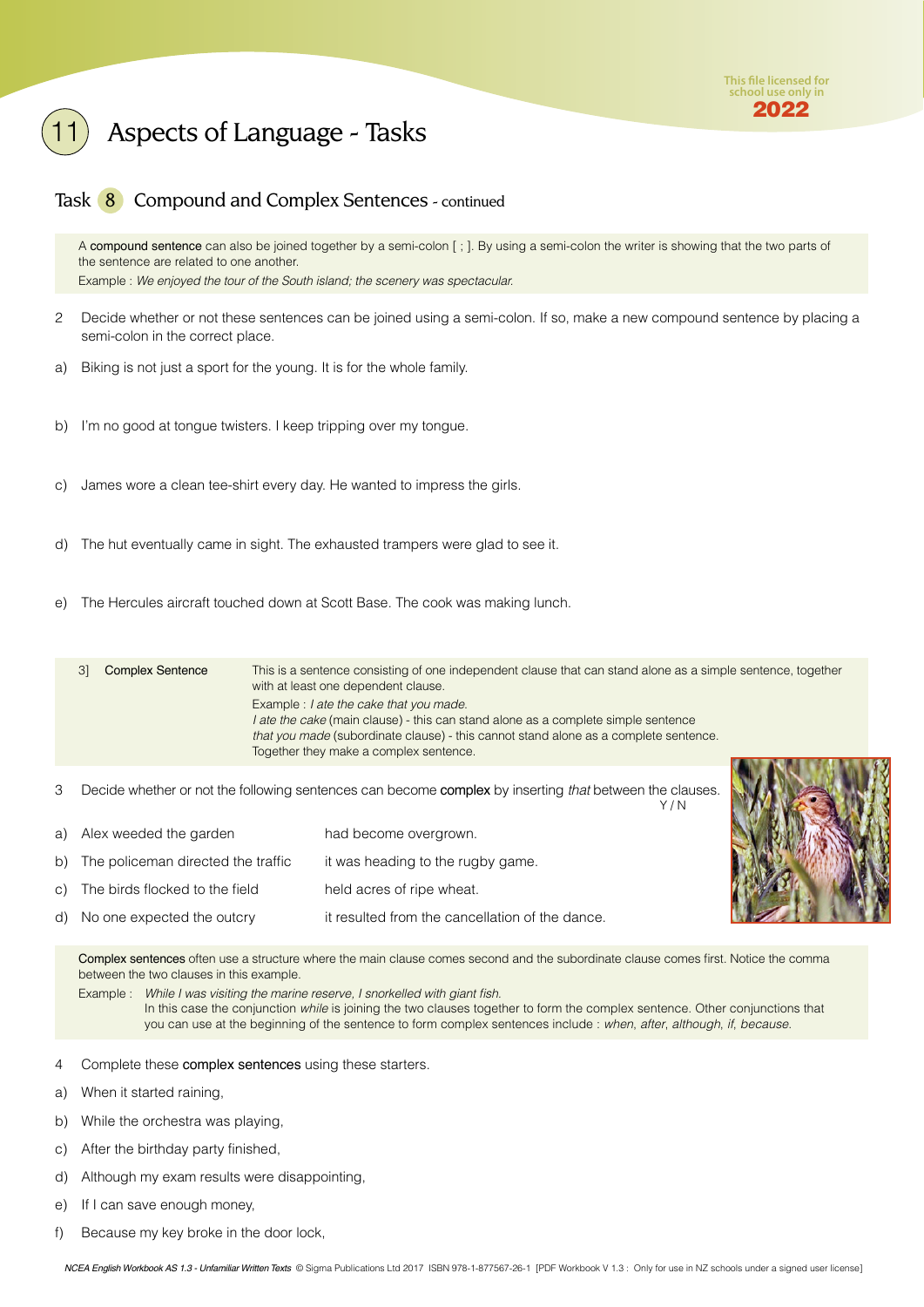

#### <span id="page-4-0"></span>Task 20 Innuendo

An innuendo is a form of 'put down'. It can be a sexually suggestive, disparaging or derogatory remark, statement or question. It is intended to suggest or insinuate that there is something wrong with the other person. However, the words themselves can appear innocent on the surface.

Example : Referring to a family with six children a person might say, - *"They breed like rabbits."* The innuendo is negatively comparing something innocent (rabbits and the way they easily reproduce) with the way these parents have chosen to have a large family. Innuendo often uses *like* or *as* to make the comparison.

- 1 Examine these sentences. Decide whether or not the sentence contains an innuendo. Tick the box if it does.
- a) *She's got a face that could make an onion cry.*
- b) *You can take that with a grain of salt.*
- c) *The pen is mightier than the sword.*
- d) *For an unemployed guy he drives a fancy car.*
- e) *He's as cheap as a 2¢ stamp.*
- f) *My Dad's as tight as a drum with money.*
- 2 Carefully read these innuendos and explain what the put down or disparaging remark relates to and what the effect would be on the person who hears it.
- a) *"Is the Mayor being honest about the expenditure; well I'll let you be the judge."*
- b) *"All I'm saying is that Jasmine is very fond of chocolate cake with lots of cream on top!"*

#### Task 21 Irony

People use verbal irony when they express the opposite of what they really mean for humorous effect.

Example : An article in the newspaper reads : *Yesterday Tiny, the largest squid found in New Zealand water, was put on display.* The irony is that the squid is huge but his name suggests otherwise.

People use situational irony to describe a mismatch between the actual result of a sequence of events and the normal or expected result.

Example : Newspaper headline reads : *Fireman Answers Call To Own Home* The irony is that a fireman should be able to protect his own home from fire, not be called out to his own home.

Film or Play writers use dramatic irony to gain greater involvement from the audience. It occurs when the audience is allowed to know something that one or more of the characters in the story doesn't.

Example : The audience sees a girl discussing how she wants to drop her boyfriend and in the next scene he is shown in a jewellery shop buying her an engagement ring.

- 1 Examine these sentences. Decide whether or not the sentence contains any type of irony. Tick the box if it does.
- a) *In the play, 'Romeo and Juliet', at the moment when Romeo believes that Juliet is dead, she is alive.*
- b) *My friend told me that everything was as good as gold.*
- c) *Headline : School Board Runs Out Of Time To Discuss Shorter Meetings*
- *d) A bus runs off the road and kills a cow in a paddock.*
- *e) A lawyer is arrested for supplying drugs to her client when she visits him in prison.*
- *f) A gambler steals from his mother as he tries to make enough money to take her on a once in a lifetime trip.*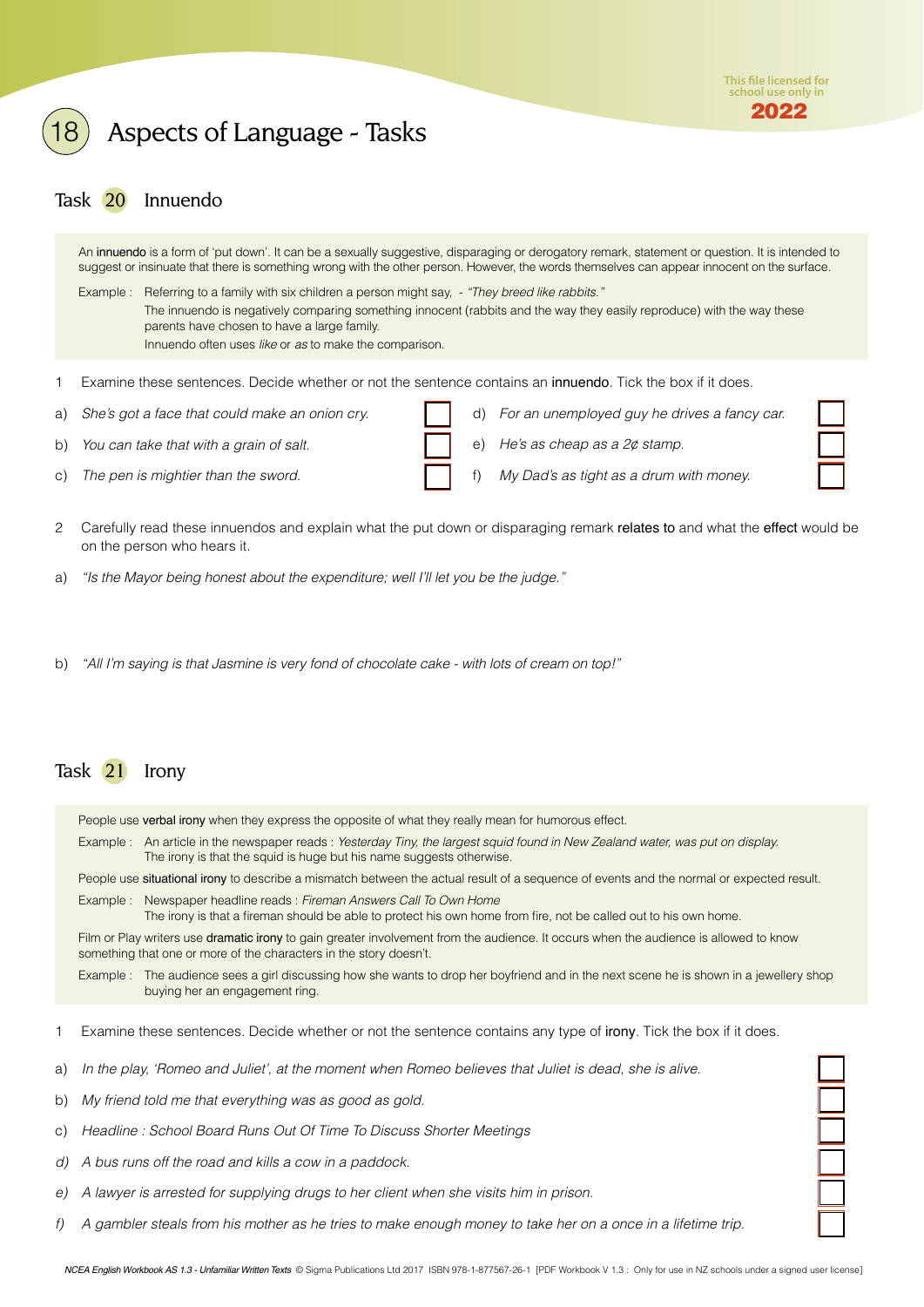

Task 29 Parody - continued

3 Name and describe Cindy's three stepsisters.

4 What is the Big Event (Prince's Ball in the story) to which the stepsisters and stepmother are invited but Cindy is not.

5 How does Cindy end up going to that event and what happens to her? (Finish the story in the same style of parody.) Describe her appearance, the role of her 'fairy godmother', her transport, etc.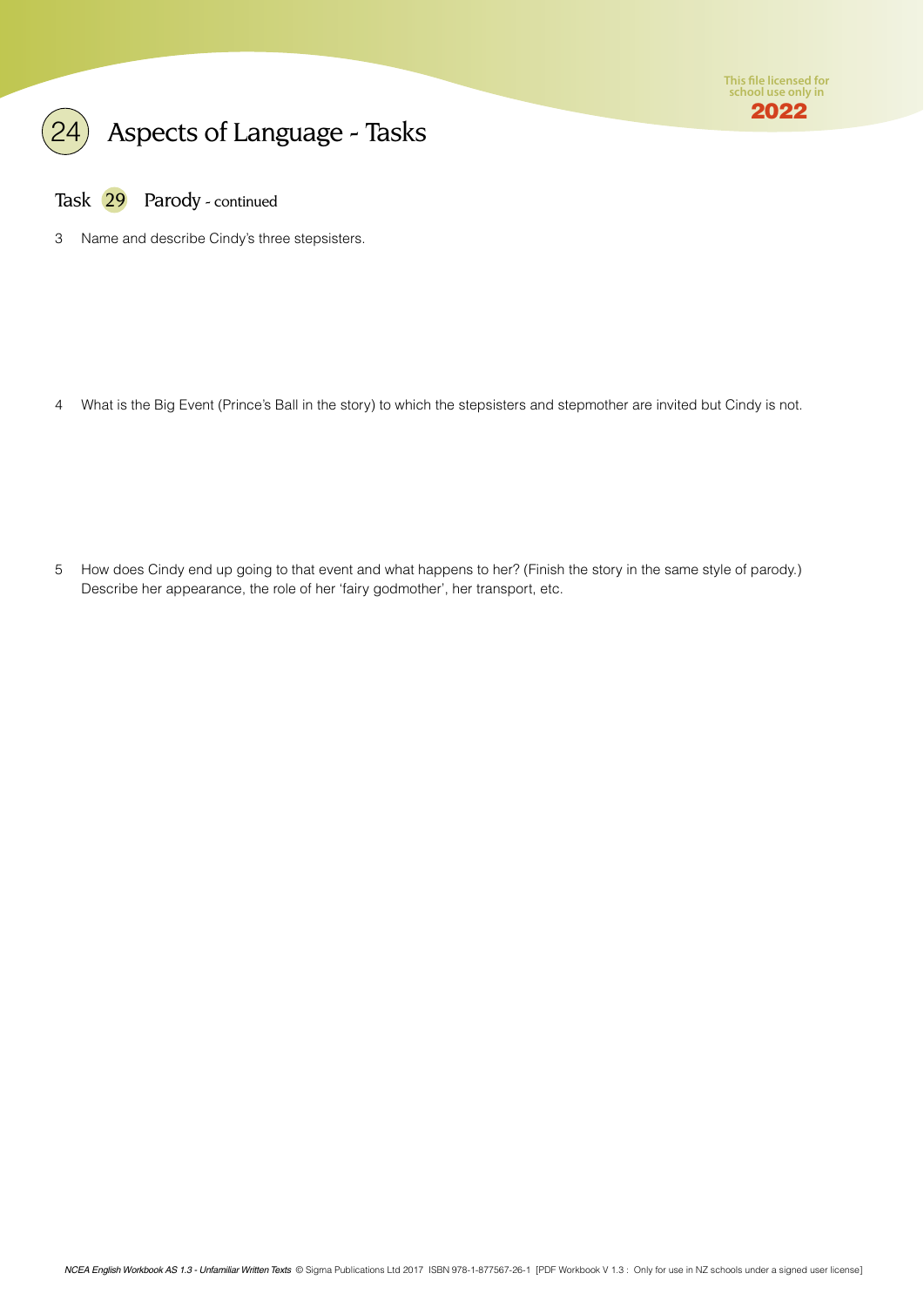

#### <span id="page-6-0"></span>Task 30 Personification

Personification is used when you give the qualities of a person to something that is not human or, in some cases, something that isn't even alive.

 Example : *The Oracle Team USA catamaran knocked out Team New Zealand in the 34th America's cup.* The quality of a person is being applied to the catamaran, in this case is a person's ability to punch someone unconscious. Note that the word or words identified are verbs. The intended effect of the use of personification in this case is to capture the excitement of the yachting event.

- 1 Identify the word or words in each example that give human qualities to inanimate objects. (Underline the relevant words.) The first one has been done for you.
- a) The excavator devoured every tree and bush in its path.
- b) The first rays of morning sun tiptoed through my window.
- c) The cold wind howled its rage.
- d) The lake swallowed a field of corn as the rain continued.
- e) The exam raced by me in a blur.
- f) When opportunity knocks you seize it with both hands.
- g) The woman tripped on the curb that jumped out in front of her.
- h) The muffin did a backward flip out of the toaster.
- i) A chocolate sundae called to me from the fridge.
- j) When Xbox first went on sale, it flew off the shelves.
- k) The fire leapt across a gap in the forest.
- l) Yellow daffodils waltzed in the spring breeze.
- 2 Choose two examples of personification in Exercise 1 above. For each example explain what human quality is being used to describe the action and also the intended effect of the personification.
- a)

b)

#### Task 31 Proverb

Proverbs are short, pithy sayings that express some traditionally held truth. They are usually metaphorical and often alliterative.

Example : *'A house is not a home.*' The meaning of this proverb is that while a house is a building, a home is more than that. People make a home out of a house when it is a comfortable and safe place to live.

1 Match the following proverbs with their relevant definitions by drawing an arrow between the two.

A little knowledge is a dangerous thing. b)

A picture paints a thousand words.

- A problem shared is a problem halved.
	- Actions speak louder than words. d)
- Do unto others as you would have them e) do unto you.
	- Seize the day. f) (Often said in Latin - *Carpe diem)* f)  $(6)$
- 1) Behave towards other people as you would want them to behave towards you and you will be rewarded in life. a)  $\sim$  1)
	- 2) If we tell a friend what is troubling us we will be less troubled.
- c) 3) One picture will often describe an event more clearly than a large number of words.
	- 4) People judge one another by what they do, rather than what they say.
	- Each day, make the most of the time that is given to you. 5)
	- A small amount of knowledge can make a person think they are an expert.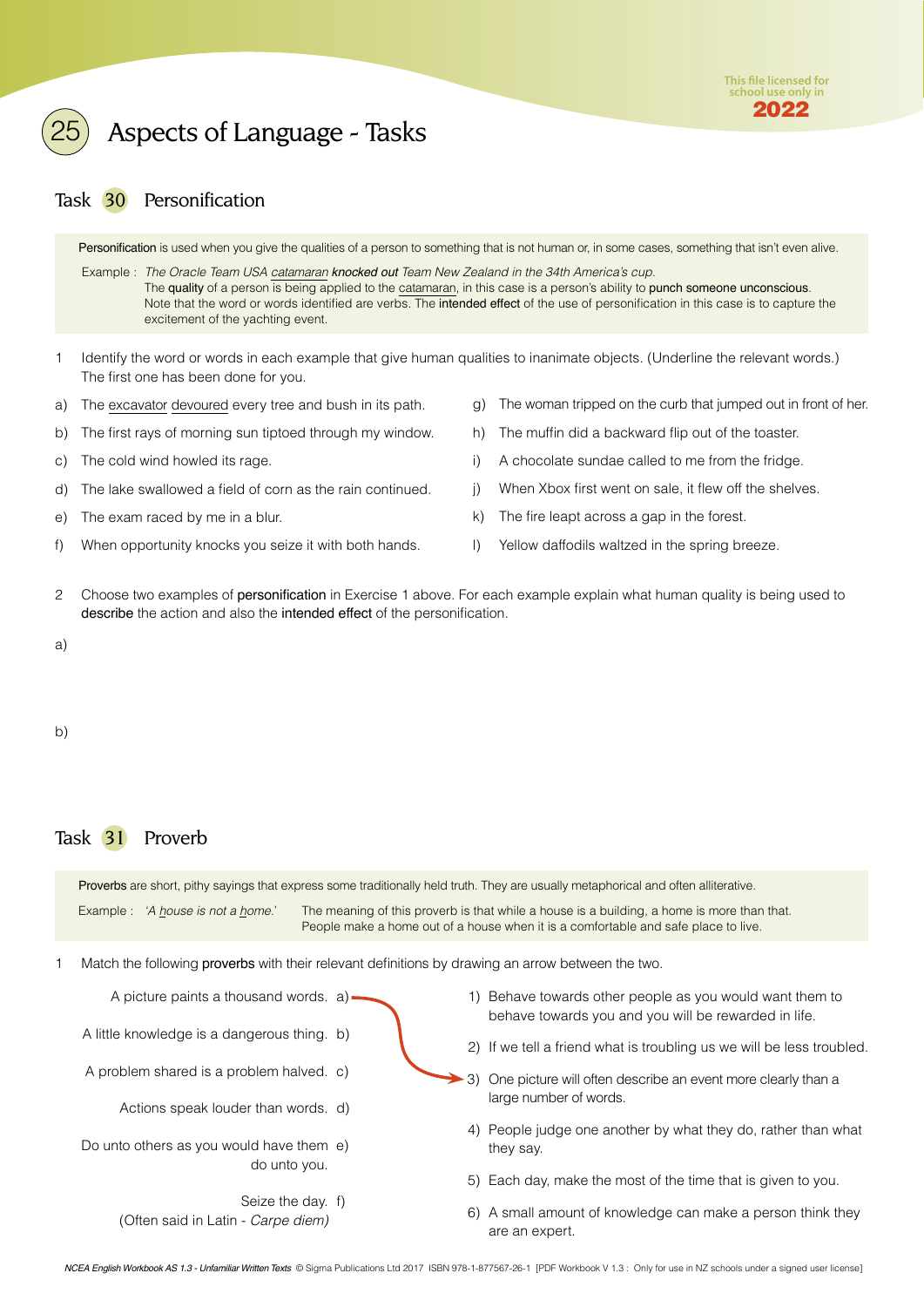**This file licensed for school use only in** 2022

### <span id="page-7-0"></span>Aspects of Language - Tasks

#### Task 33 Repetition - continued

- 2 Pop songs often use repetition in their lyrics for impact. It helps listeners to quickly understand core messages of the song and imprints the song in our minds.
- a) In this chorus of *Love on Top* how many times is the word *top* heard?
- b) Find a song where the chorus is repeated and write down the lyrics :

'Love on Top'. - Beyonce Knowles *Oh! Baby. You put my love on top, top, top, top, top. You put my love on top. Oh Oh! Come on baby. You put my love on top, top, top, top, top.*



c) Suggest a reason why these lyrics are repeated and what impact the lyricist intended by using repetition.

#### Task 34 Rhyme

The two types of rhyme commonly found in poetry and song lyrics are internal rhyme where the rhyme comes in the middle of the line and end rhyme where it comes at the end of the line.

Note : It is the vowel sound of a word rather than its spelling that creates the rhyme. Rhyming couplets are often used to emphasize a point. Poetry which does not employ a rhyme pattern is called free verse. When analysing a poem look at the last word in each line and give the final sound a letter in the alphabet e.g. a for the first sound you hear, b for the second and so on. This pattern is called the rhyme scheme.

| internal rhyme                                                                                                                                                                                              | end rhyme                                                                               |  |
|-------------------------------------------------------------------------------------------------------------------------------------------------------------------------------------------------------------|-----------------------------------------------------------------------------------------|--|
| In this water, clear as air.<br>$(rh$ $m e : aa)$<br>Lurks a lobster in its lair.<br>(aa)                                                                                                                   | The flower-fed buffaloes of the spring<br>(a)<br>In the days of long ago,<br>(b)        |  |
| ('The Pool in the Rock' - Walter de la Mare)                                                                                                                                                                | Ranged where locomotives sing.<br>(a)<br>And the prairies flowers lie low.<br>(b)       |  |
| Note: The sound of the words as spoken is what creates the rhyme<br>- not the spelling. The example above is also an example of the use<br>of rhyming couplets. Rap music frequently uses rhyming couplets. | ('The flower-fed Buffaloes' - Vachel Lindsay)<br>The rhyme scheme in this poem is abab. |  |
|                                                                                                                                                                                                             |                                                                                         |  |

1 Write an 8-10 line poem using one of the rhyme patterns above. Title :

- 2 What rhyme type does your poem use?
- 3 Identify the rhyme scheme you have used in your poem.
- 4 Explain what you think is the effect of using rhyme in poetry.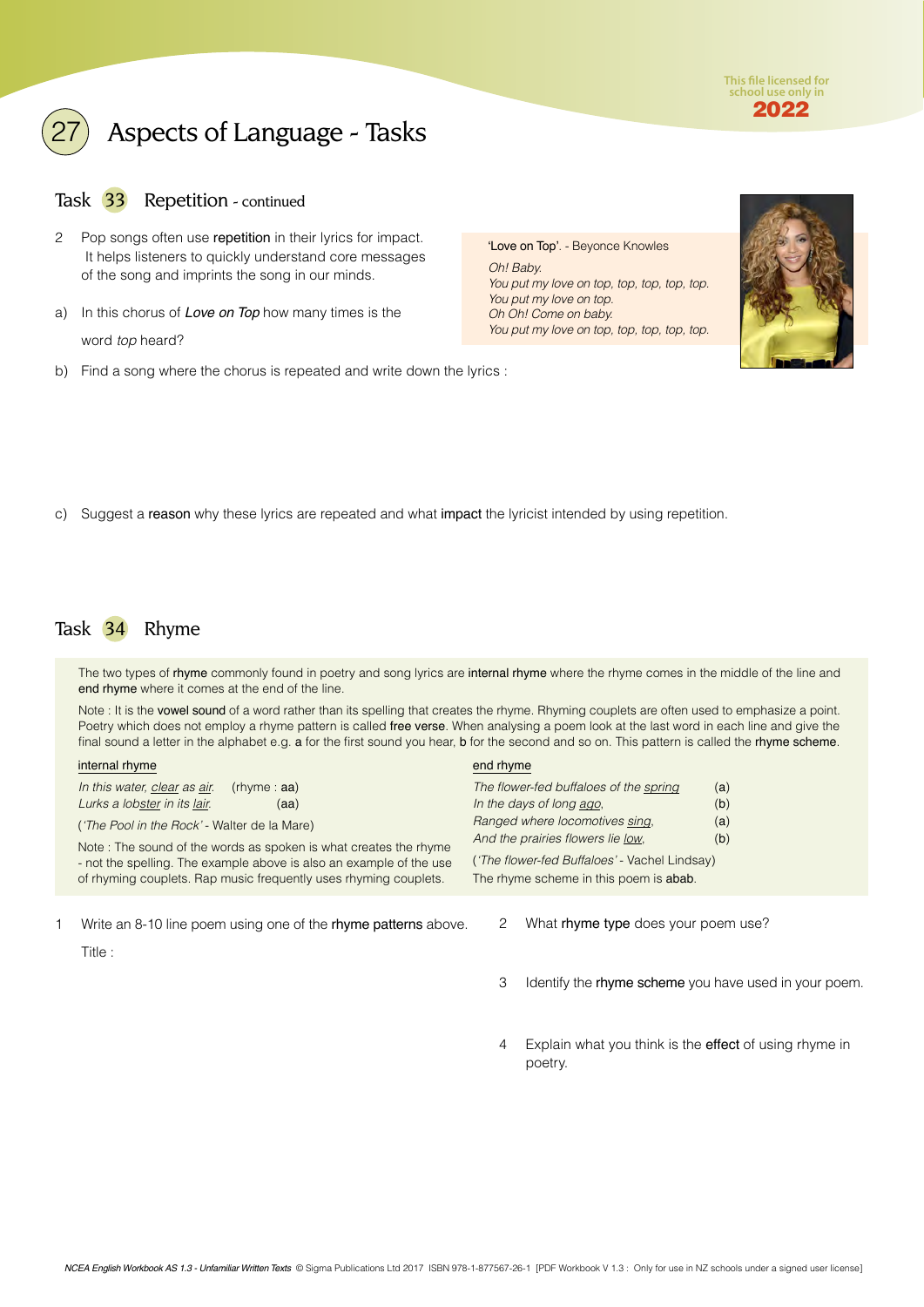

### <span id="page-8-0"></span>Task 39 Spelling

Generally speaking, good spelling is required in all written documents. It shows a person is well educated and it also achieves clear communication with the reader. It is not possible to rely entirely on a spell checker to provide error free writing. You must proof read your work. However, there are instances in creative writing where the author will misspell words to gain an effect. For instance, they may be quoting a conversation or may choose to imitate the way people speak, using misspelt words to give the flavour of the time or place or cultural differences in the story.

1 Proof reading requires a trained eye. Very carefully read and reread this first draft. Circle the spelling errors (there are nine).

*Youth problems have become nationwide news. Storys have constently circulated, highlighting concerns over the iresponsible behaviour of some young people. The articals have claimed that children as young as ten have had there stomachs pumped out after weekends of drinking and drug-taking. Police say the problems being caused by the young teenagers include fighting, crimminal damage, smashing bottles, litering and drunk and disorderley behaviour. It is hoped an increased police presense will be a deterrant to future misbehaviour.*

- 2 This playwright has deliberately used misspelt words to give a sense of place and culture to the scene.
	- Boy 1 : *Ow she hard out likes you cuz!*
	- Boy 2 : *Not even Ow!*
	- Boy 1 : *Bro open your eyes. She's mean as!*
	- Boy 2 : *Tu meke. Nek minute you'll be sayin' she loves me or sumfin.*
	- Boy 1 : *Boy you wanna wake up and smell the coffee.*
	- Boy 2 : *You reckon?*
	- Boy 1 : *Be quick or some other fulla will be talkin' to that.*
	- Boy 2 : *Chur Bro.*

#### Task 40 Vocabulary

Formal Language uses formal vocabulary rather than informal slang or colloquial language (informal language).

| Examples : Formal Language : | The children were invited to the birthday party. |
|------------------------------|--------------------------------------------------|
| Informal Language:           | The kids were invited to the birthday party.     |

Literal vocabulary expresses what is real. The words are neutral.

Example : *A dead dog was tied to a raft which the boys set on fire and pushed into the sea.*

The denotation of these words is that a dead dog was pushed out to sea on a burning raft by some boys.

Metaphorical vocabulary makes imaginative comparisons. The words are emotive.

Example : *The boys gave the heroic dead dog a funeral fit for a viking.* The connotation of the underlined words is that the dead dog deserved a good funeral by being sent to sea in a burning vessel in the Viking tradition because it was a hero.

Consider the underlined words in these sentences. Decide if they have a neutral connotation (N), an emotive and positive connotation (EP), or an emotive and negative connotation (EN). Write your decision in the sentence's box.

| a) The bank is economical with my money.              | $\epsilon$ | I was devastated when I lost my cell phone. |  |
|-------------------------------------------------------|------------|---------------------------------------------|--|
| b) He was busted when a locker inspection took place. |            | The meal was served in the dining room      |  |
| c) She returned to school on Thursday.                |            | g) She wore a beautiful gown to the ball.   |  |
| d) Our esteemed Prime Minister made a speech.         |            | Facebook absorbs me most days.              |  |

*NCEA English Workbook AS 1.3 - Unfamiliar Written Texts* © Sigma Publications Ltd 2017 ISBN 978-1-877567-26-1 [PDF Workbook V 1.3 : Only for use in NZ schools under a signed user license]

1a) Which words have been misspelt? Spell them correctly

b) What is your guess as to the time, place and cultural flavour

the playwright was going for?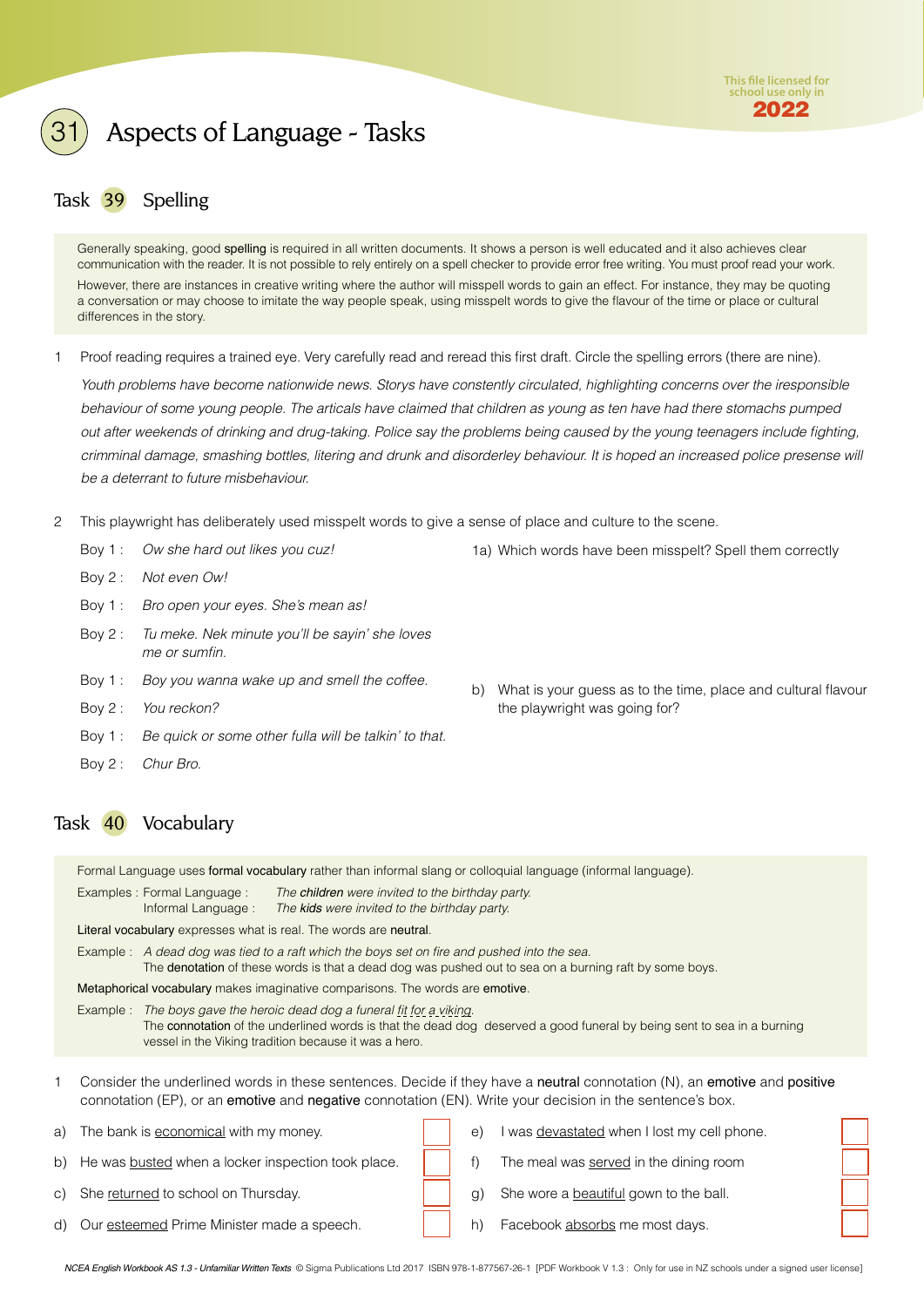



Exam Task - Fictional Text 2 - continued

1a) Describe in your own words ONE dangerous event or happening in the text.

- b) Identify ONE aspect of language the writer uses to show how dangerous the situation was for the sailors during the 1995 America's Cup yacht race in San Diego.
- c) Provide an example of this aspect of language from the text.
- 2 Explain how this aspect of language shows what yacht racing was like and why people reacted the way they did to the catastrophe and /or what the people are like throughout the text.